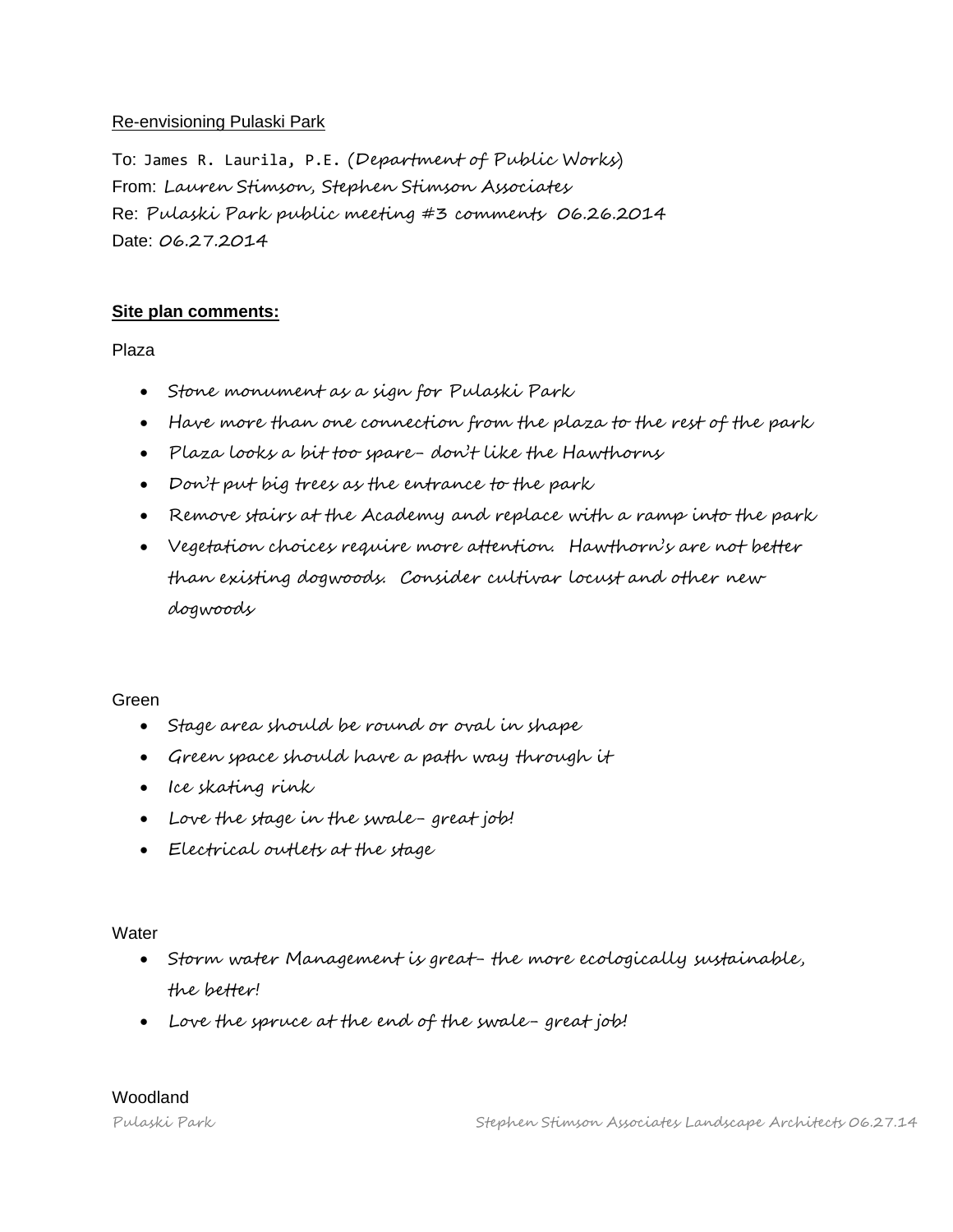- Walkway through the woodland garden
- Would be nice if the woodland garden was accessible
- Consider stepping stones or meandering path through woodland garden

### Play Area

- Playground area open to the green
- More playground area
- Maintain connection between play area and the green
- Larger play space with structures
- Would love to see fountain/water area echoed at the playground area for kids
- The 2 areas of the play area seem very disconnected
- Move family/kid space closer to the front of the park
- Play space structure needs a bit more build up beyond the current crate concept
- Black locust is a great choice, but consider builders that have experience with it

# Overlook

 I think you overestimated the potential for events on the hillside. Don't get carried away with this thought.

# Academy of Music

- Verify limit of work because of Academy of Music parking (plowing)
- Garden behind Academy good for oak compaction
- Save the tree behind Academy- street, soil, and permeable pavement
- Carefully trim oak behind Academy only
- Work with Academy on layout

General: